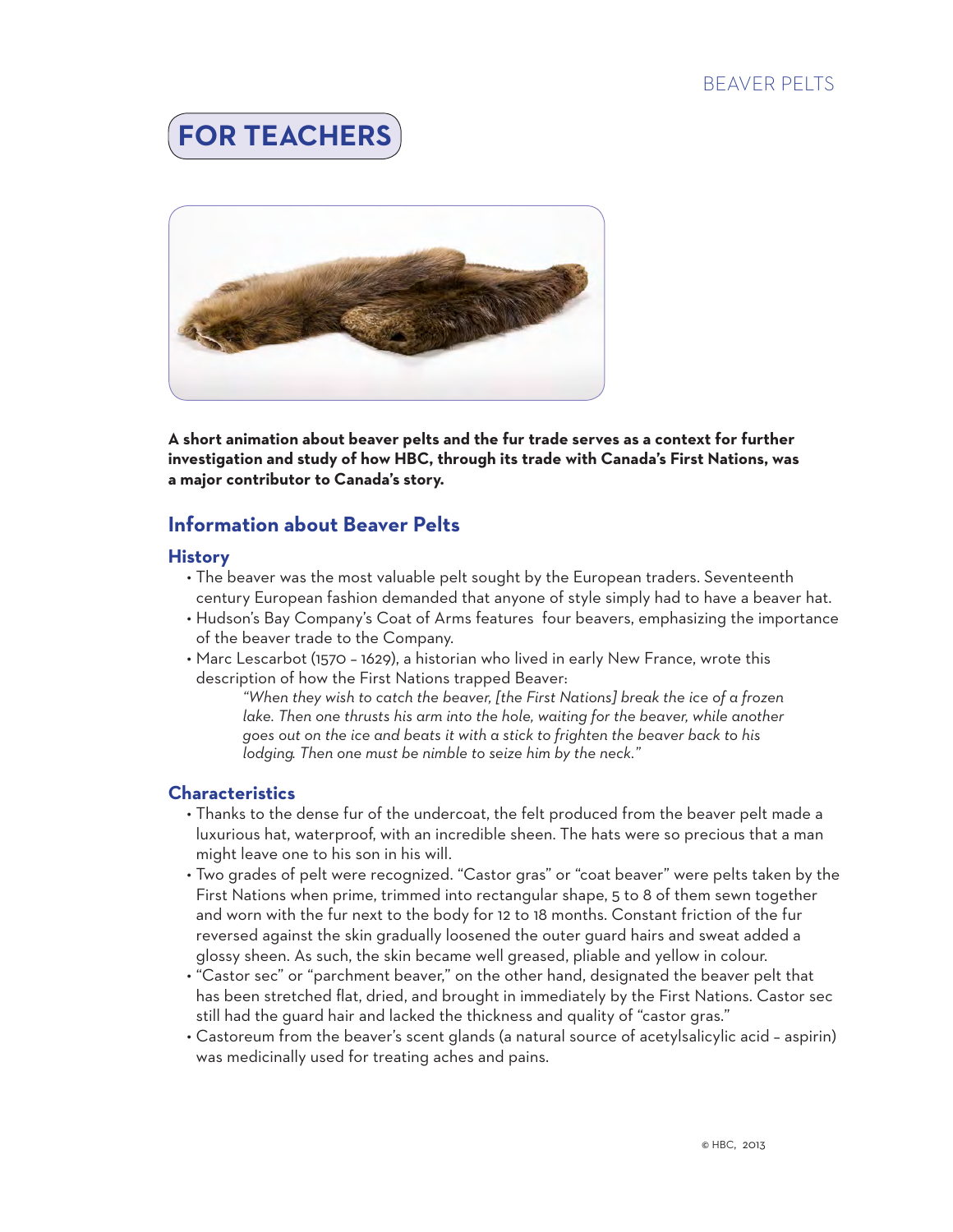#### **Beaver Hats**

- Hats were an important item of clothing and denoted an individual's social status and occupation.
- Originally centred in France, the hat-making industry was to a great degree the preserve of Huguenots (French Protestants). Over 10,000 hatters emigrated to England after the Edict of Nantes, which had allowed them the freedom to practise their religion, was revoked in 1685. France's hat-making industry collapsed while England became the centre of production.
- Beaver produced the best felt and thus the highest quality hats.
- Beaver hats were water-repellent. This fact, coupled with the fact that many hats had wide brims, may help explain their popularity in a rainy climate prior to the invention of the umbrella.
- Legends abounded that wearing a beaver hat made you smarter.
- Beaver felt declined in the mid-nineteenth century when silk velour was found to be less expensive yet just as stylish. Prince Albert, consort to Queen Victoria, popularized the wearing of silk hats.

#### *HBC Web Resources*

#### **[Beaver Pelt Animation](http://www.hbcheritage.ca/hbcheritage/learning/hbc-hamper#beaverPeltContent)**

#### *[Picture Boards](http://hbcheritage.ca/hbcheritage/learning/picture-boards)*

**[A Fur Press](http://www.hbcheritage.ca/content/281/a-fur-press) [Carrying Cargo](http://hbcheritage.ca/content/281/carrying-cargo) [Measuring a Beaver Skin](http://hbcheritage.ca/content/281/measuring-a-beaver-skin) [HBC Trade Goods](http://hbcheritage.ca/content/281/trade-goods) [Trading Ceremony](http://hbcheritage.ca/content/281/trading-ceremony) [Fashion in Beaver Hats](http://hbcheritage.ca/content/281/fashion-in-beaver-hats) [Inventory of Beaver Hats](http://hbcheritage.ca/content/281/inventory-of-beaver-hats)**

#### **[Standard of Trade](http://www.hbcheritage.ca/hbcheritage/history/business/fur/standardtrade.asp)**

**[Beaver Hats](http://www.hbcheritage.ca/hbcheritage/history/social/FashionPopularCulture/beaverhats)** 

#### *People*

**[Radisson and des Groseilliers](http://www.hbcheritage.ca/hbcheritage/history/people/explorers/radisson.asp) [Maude Watt](http://www.hbcheritage.ca/hbcheritage/history/people/women/maudwatt.asp) [James Watt](http://www.hbcheritage.ca/hbcheritage/history/people/associates/jameswatt.asp)** 

**[Learning Centre Timeline – 1600's to 1800's](http://www.hbcheritage.ca/content/timeline)**

#### *HBC E-Books Adventurers*

- **[The Adventurer 1660 to 1720](http://www.hbcheritage.ca/hbcheritage/learning/ebooks/Adventurers/Adventurers-Ch1.pdf) [The Long Struggle with Montreal 1713 to 1821](http://www.hbcheritage.ca/hbcheritage/learning/ebooks/Adventurers/Adventurers-Ch2.pdf) [Give Us Good Measure 1821 to 1870](http://www.hbcheritage.ca/hbcheritage/learning/ebooks/Adventurers/Adventurers-Ch3.pdf) [Teacher's Guide](http://www.hbcheritage.ca/hbcheritage/learning/ebooks/home)**
- **[Learning Centre Videos](http://www.hbcheritage.ca/hbcheritage/learning/videos/home)**

#### **[Canoe Poster](http://www.hbcheritage.ca/content/canoe)**

#### *HBC Image Gallery*

**[Beaver Hat – Trade and Retail - Image #2](http://www.hbcheritage.ca/gallery/big/9_1be1944e.jpg) [Beaver Skin – Trade and Retail – Image #16](http://www.hbcheritage.ca/gallery/big/9_da6afa65.jpg)**

#### *External Websites*

**[Aboriginal Affairs and Northern Development](http://www.aadnc-aandc.gc.ca/)  [Canada](http://www.aadnc-aandc.gc.ca/)**

**[Province of Manitoba Archives, HBC Fur Trade](http://www.gov.mb.ca/chc/archives/hbca/info_sheets/hbc_fur_trade_tokens.pdf)  [Tokens](http://www.gov.mb.ca/chc/archives/hbca/info_sheets/hbc_fur_trade_tokens.pdf)**

**[The Beaver and Other Pelts, McGill University](http://digital.library.mcgill.ca/nwc/history/01.htm) [Rethinking the Beaver,](http://www.canadiangeographic.ca/magazine/dec12/beaver.asp)** *Canadian Geographic* **[The Crees of Waskaganish First Nation](http://www.waskaganish.ca/the-fur-trade)**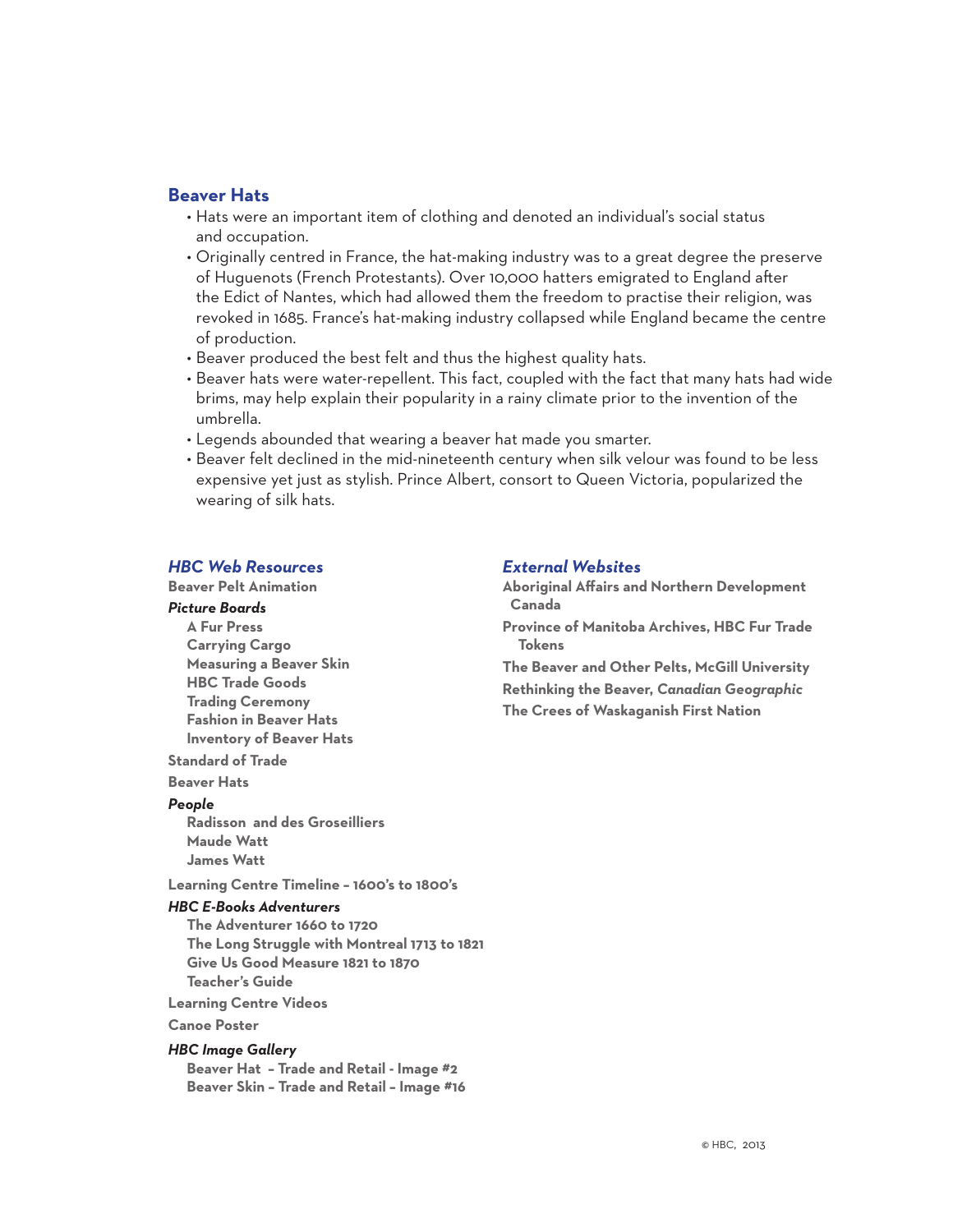# **IMPLEMENTATION PLAN**

| <b>Big Idea</b>                     | The demand for beaver pelts for hat-making established<br>a viable trading process between the Europeans and the<br><b>First Nations.</b>                                                      |
|-------------------------------------|------------------------------------------------------------------------------------------------------------------------------------------------------------------------------------------------|
| <b>Critical</b><br><b>Questions</b> | • Why was the beaver pelt so valuable to Europeans?<br>• Why was the fur trade valuable to the First Nations?<br>. How did the fur trade lead to the formation of the Hudson's<br>Bay Company? |
| <b>Curriculum Connection</b>        | <b>Intermediate Grades</b><br>Trade between First Nations and Europeans in early Canada                                                                                                        |

## **Getting Started**

**The animated story can serve as a way to generate students' interest in learning more about why the beaver pelt was a valued trade commodity in Europe.** 

After students view the animation, they share their thoughts by responding to questions such as:

- What did you learn from the story of the beaver pelt?
- What did you find most interesting?
- What surprised you?
- What more would you like to find out about beaver pelts?

Following the discussion, students identify an investigation they would like to conduct, decide where they will get the information and how they will share it with the class. Students might be interested in learning more about topics such as trapping of the beaver, preparation of the beaver pelts, and transportation of beaver pelts to Europe.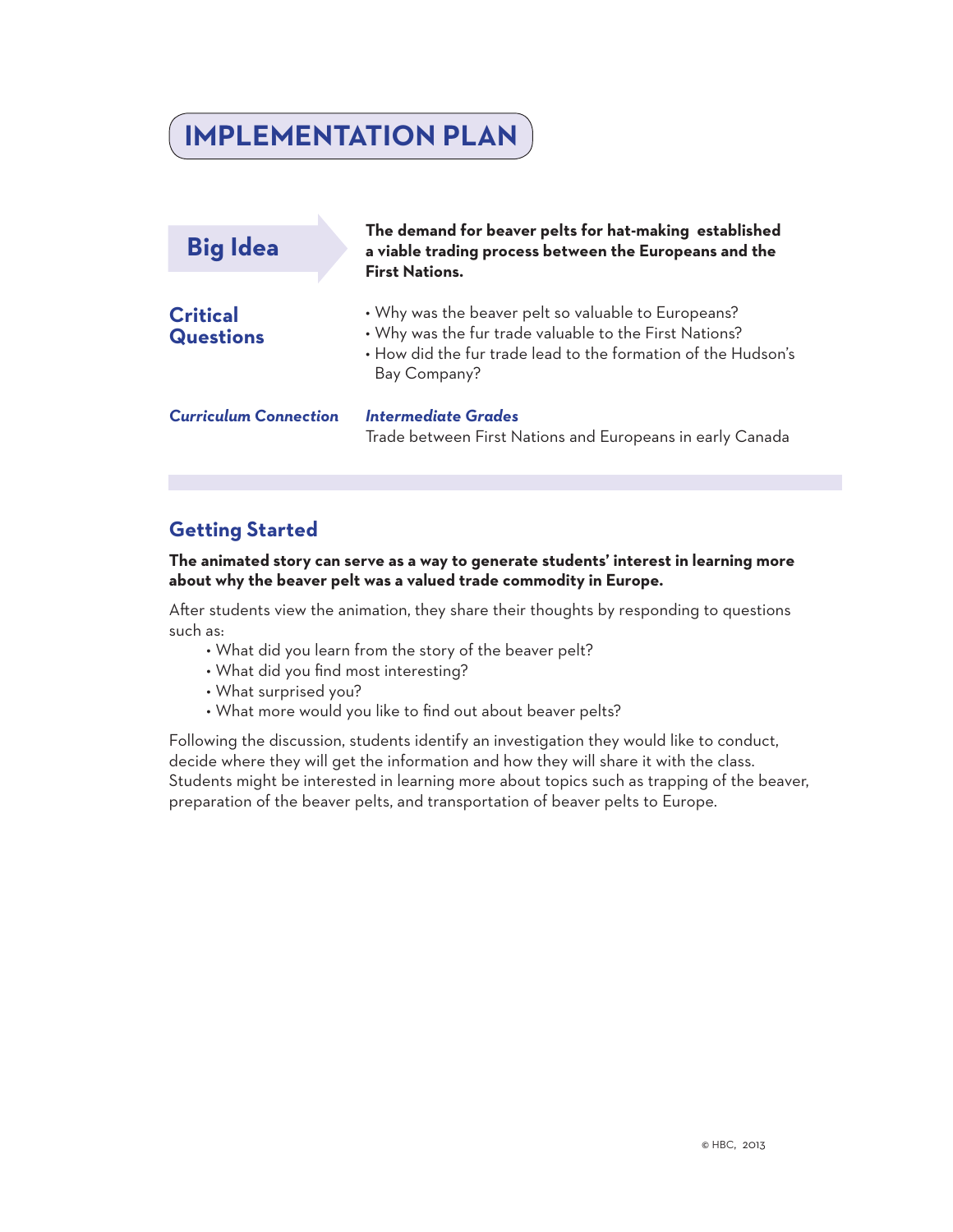## **Concept Benefit of the Trading Process**

#### **The fur trade for the beaver in Canada benefited the First Nations and the Europeans.**

#### **Task**

Students view selected areas of the HBC website for information about the development of the fur trade in Canada and benefits to both First Nations and Europeans

#### *Questions to Guide Students' Thinking*

- Why were the beaver pelts in such demand in Europe?
- How did the demand for beaver pelts in Europe encourage adventurers to investigate what is now Canada?
- Why were the trade goods listed on the Standard of Trade valuable to the First Nations?
- Why was the Standard of Trade created?
- What was the trade ceremony? Why do you think it was important for the trading process?
- What might have happened between tribes as one tribe traded with HBC before another?
- What were the stages of preparation and storage of the pelts for the journey to England?
- How did the actions of the Northwest Company force the HBC to change its strategy for locating trading posts?

Students decide how to communicate and share the information. They could:

- select a trade item from the Standard of Trade listing, research why it was valuable to the First Nations and contribute their information to a class montage.
- plan and act out a trading ceremony that started a session of the trading process.
- use a graphic organizer to show the stages of pelt preparation before sending them to England through Hudson Bay.